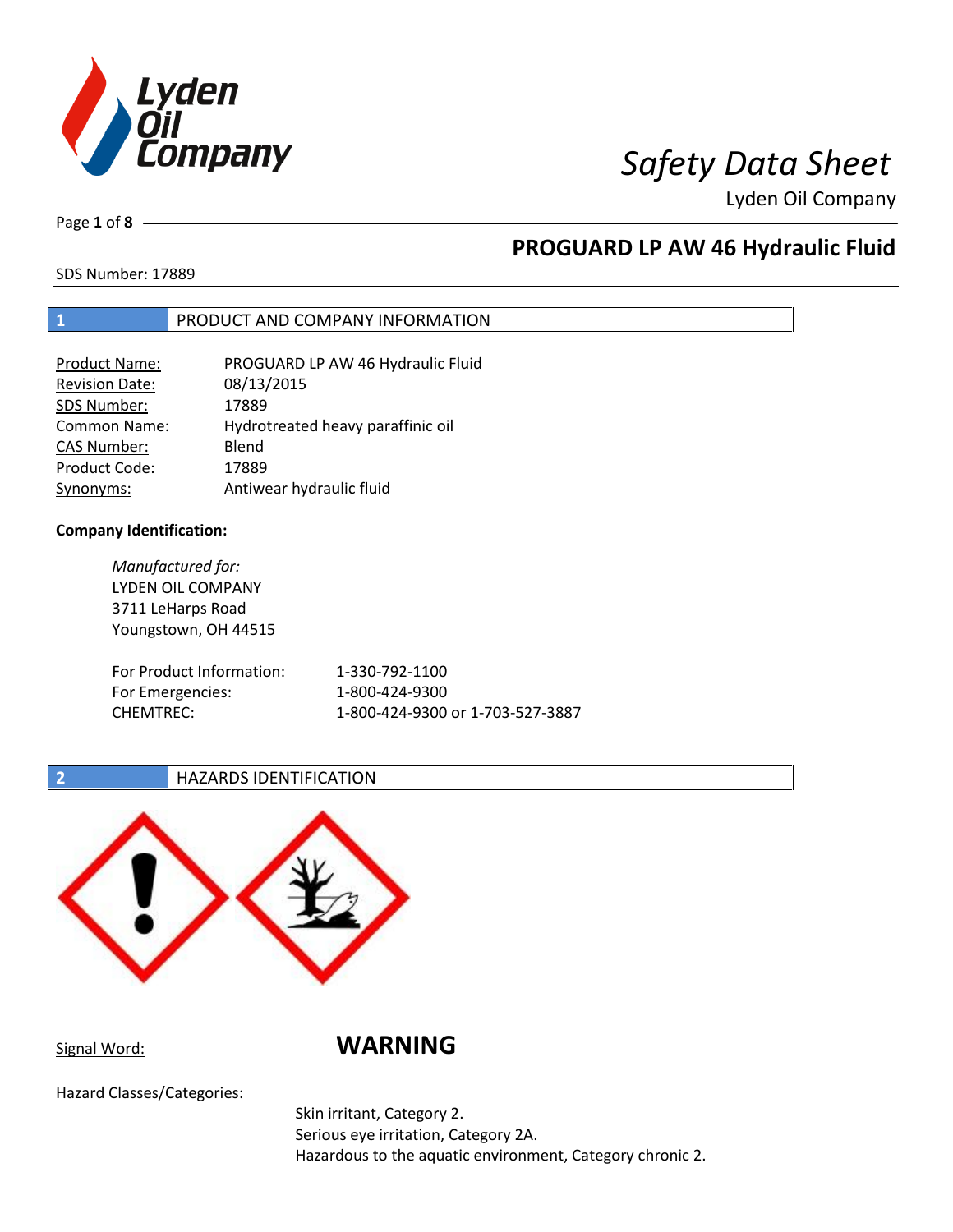

SDS Number: 17889

Page **2** of **8**

## **PROGUARD LP AW 46 Hydraulic Fluid**

| Hazard Statement(s):       |                                                                       |
|----------------------------|-----------------------------------------------------------------------|
|                            | H315: Causes skin irritation.                                         |
|                            | H319: Causes serious eye irritation.                                  |
|                            | H411: Toxic to aquatic life with long-lasting effects.                |
| Precaution Statement(s):   |                                                                       |
|                            | P101: If medical advice is needed, have product container or label at |
|                            | hand.                                                                 |
|                            | P102: Keep out of reach of children.                                  |
|                            | P103: Read label before use.                                          |
|                            | P302+352: IF ON SKIN: Wash with plenty of water                       |
|                            | P305+351+338: IF IN EYES: Rinse cautiously with water for several     |
|                            | minutes. Remove contact lenses if present and easy to $do$ – continue |
|                            | rinsing.                                                              |
|                            | P273: Avoid release to the environment.                               |
| Other Hazard Statement(s): |                                                                       |

Repeated skin contact may cause dermatitis or an oil acne.

|  | COMPOSITION / INFORMATION ON INGREDIENTS |
|--|------------------------------------------|
|--|------------------------------------------|

### Ingredients:

*Mixture of the substances listed below with nonhazardous additions.*

| <b>Chemical Name</b>                                      | <b>CAS Number</b> | Percentage |
|-----------------------------------------------------------|-------------------|------------|
| Distillates (petroleum), solvent-dewaxed heavy paraffinic | 64742-65-0        | >85        |
| Additives                                                 | N/A               | $15$       |

*\*Any concentration shown as a range is to protect confidentiality or is due to batch variation.*

| <b>FIRST AID MEASURES</b> |
|---------------------------|
|                           |

## Description of First Aid Measures:

Inhalation:

If symptoms develop, move victim to fresh air. If symptoms persist, obtain medical attention.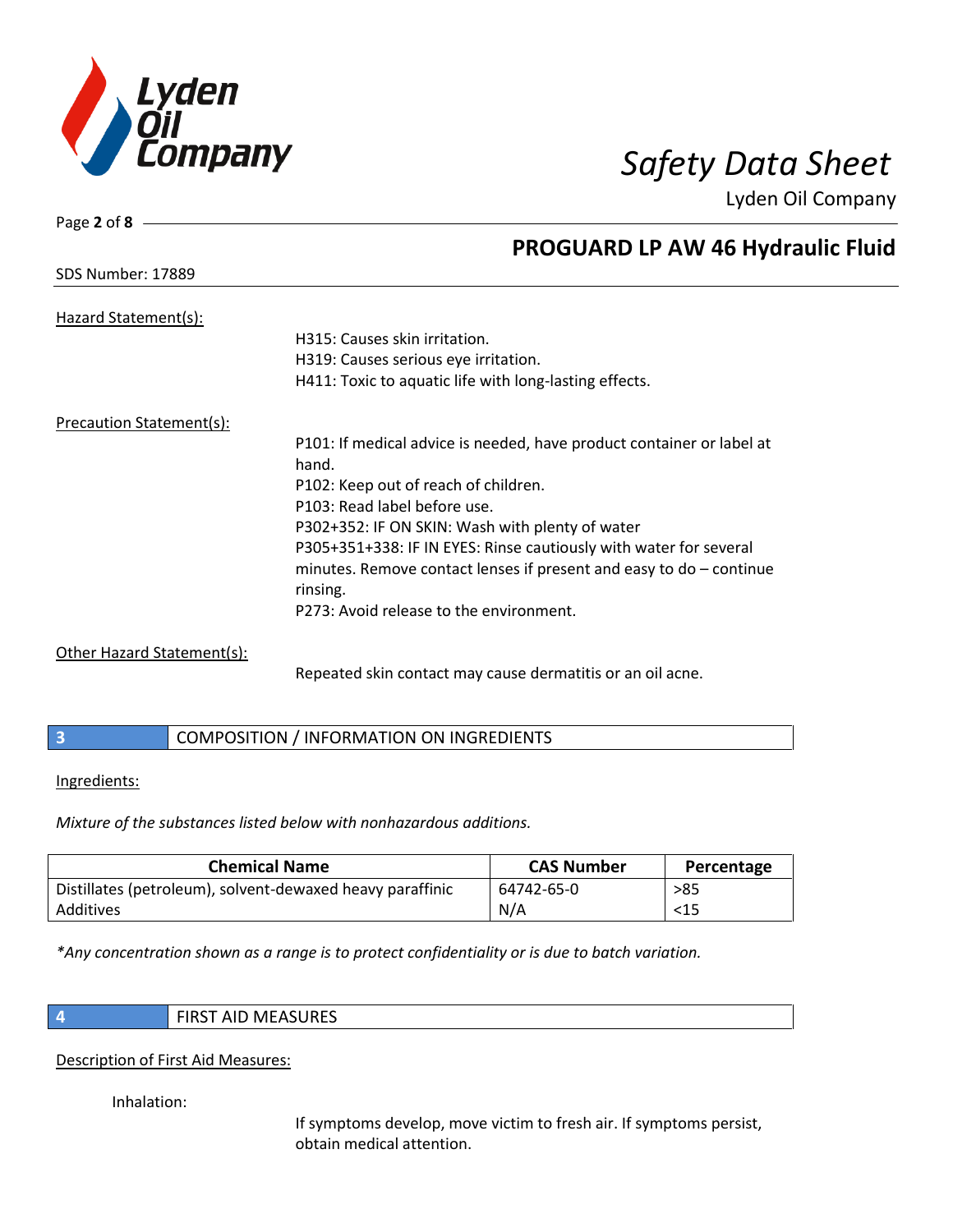

| Page 3 of 8 -                                 |                                                                                                                                                                                                   |
|-----------------------------------------------|---------------------------------------------------------------------------------------------------------------------------------------------------------------------------------------------------|
|                                               | <b>PROGUARD LP AW 46 Hydraulic Fluid</b>                                                                                                                                                          |
| SDS Number: 17889                             |                                                                                                                                                                                                   |
| Skin Contact:                                 | Wash with soap and water. Remove contaminated clothing and wash<br>before reuse. Get medical attention if needed.                                                                                 |
|                                               |                                                                                                                                                                                                   |
| Eye Contact:                                  | Rinse opened eye for several minutes under running water. If<br>symptoms persist, consult medical attention.                                                                                      |
| Ingestion:                                    | Rinse mouth with water. If symptoms develop, obtain medical<br>attention.                                                                                                                         |
| Symptoms and Effects, both acute and delayed: | No further relevent data available.                                                                                                                                                               |
| <b>Recommended Actions:</b>                   |                                                                                                                                                                                                   |
|                                               | Treat symptomatically. Call a doctor or poison<br>control center for guidance.                                                                                                                    |
| FIRE FIGHTING MEASURES<br>5                   |                                                                                                                                                                                                   |
| Recommended Fire-Extinguishing Equipment:     | Use dry powder, foam, or carbon dioxide fire<br>extinguishers. Water may be ineffective in fighting<br>an oil fire unless used by experienced fire fighters.                                      |
| Possible Hazards During a Fire:               | Hazardous combustion products may include: A<br>complex mixture of airborne solid and liquid<br>particulates and gases (smoke). Carbon monoxide.<br>Unidentified organic and inorganic compounds. |
| Recommendations to Firefighters:              | No special measures required                                                                                                                                                                      |

No special measures required.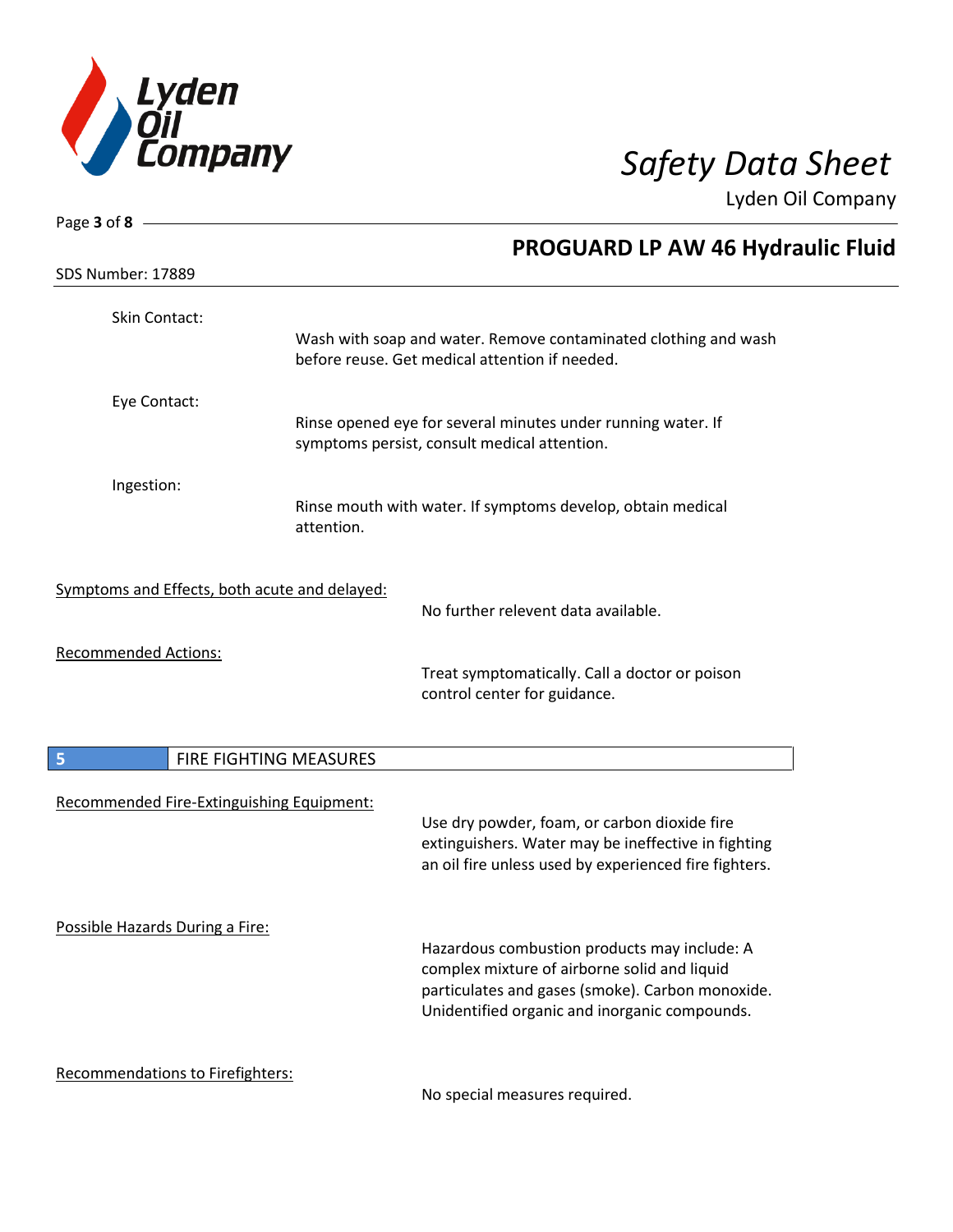

**PROGUARD LP AW 46 Hydraulic Fluid**

Lyden Oil Company

SDS Number: 17889

Page **4** of **8**

# **6** ACCIDENTAL RELEASE MEASURES Personal Precautions: Avoid contact with skin, eyes, and clothing. Keep away from sources of ignition. Emergency Procedures: Contain spilled material, collect in suitable and properly labeled containers. Environmental Precautions: Do not allow to reach sewage system or any water course. Do not allow to enter ground waters. Cleanup Procedures: Pick up excess with inert absorbant material. **7 HANDLING AND STORAGE** Handling Precautions: Handle with care and avoid spillage on the floor. Do not cut, weld, drill, grind, braze, or solder container. Storage Requirements: Keep container tightly sealed. Keep away from sources of ignition. **8** EXPOSURE CONTROLS / PERSONAL PROTECTION Exposure Limits: -64742-65-0 Distillates (petroleum), solvent-dewaxed heavy paraffinic (>85%):

ACGIH TLV – Long-term value:  $5\,\text{mg/m}^3$ OSHA PEL - Long-term value: 5mg/m<sup>3</sup>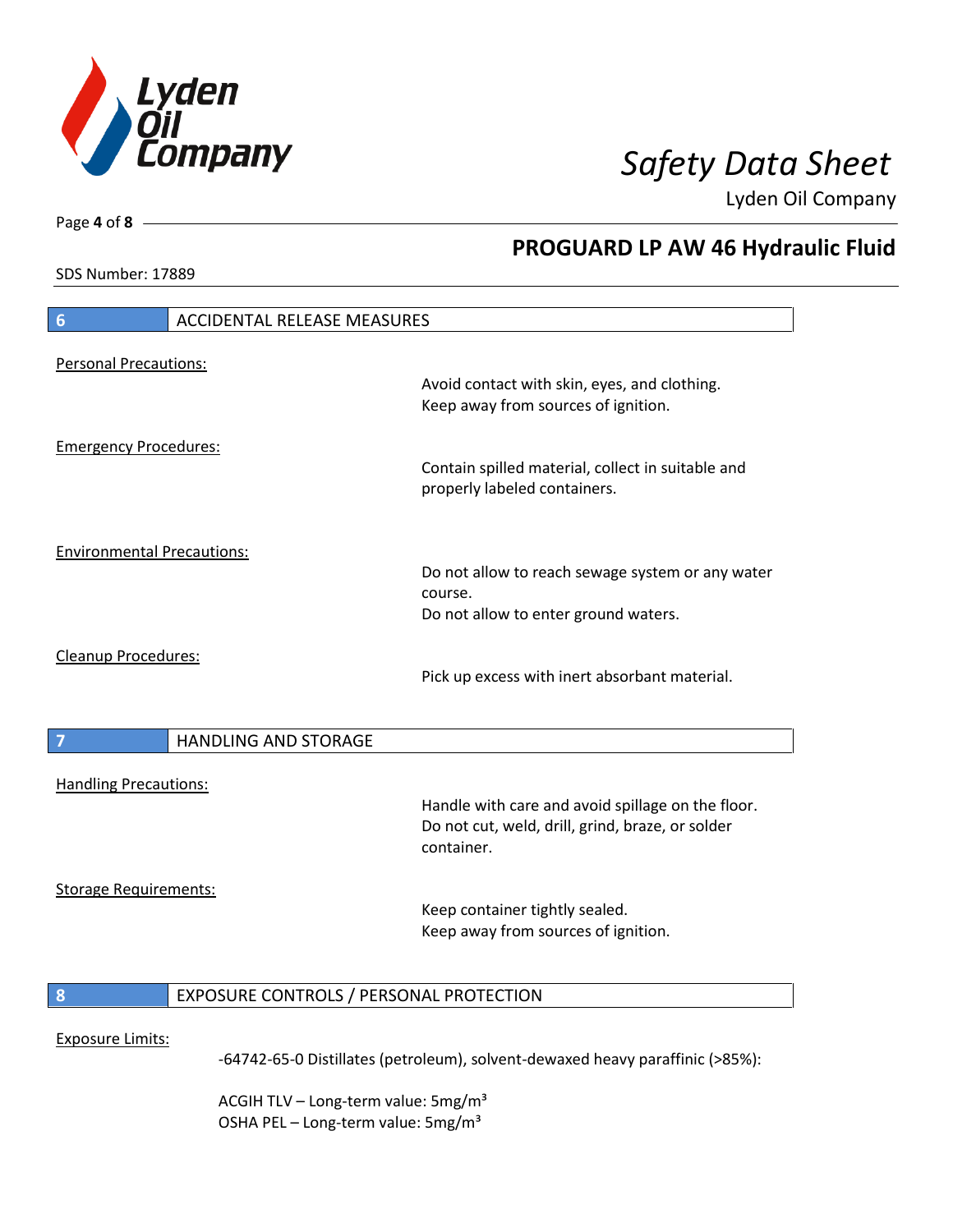

Page **5** of **8**

## **PROGUARD LP AW 46 Hydraulic Fluid**

SDS Number: 17889

Engineering Controls:

All ventilation should be designed in accordance with OSHA standard (29 CFR 1910.94).

Personal Protective Equipment:

Wash hands before breaks and at the end of work. Use safety glasses and gloves.

### **9** PHYSICAL AND CHEMICAL PROPERTIES

| Color:                        | Amber                                       |
|-------------------------------|---------------------------------------------|
| <b>Physical State:</b>        | Liquid                                      |
| Odor:                         | Data not available                          |
| Odor Threshold:               | Data not available                          |
| pH:                           | Data not available                          |
| <b>Melting Point:</b>         | Data not available                          |
| <b>Boiling Point:</b>         | $>425^\circ$ F                              |
| <b>Boiling Range:</b>         | Data not available                          |
| Flash Point:                  | 230° C / 446° F (PMCC method)               |
| Evaporation Rate:             | Data not available                          |
| Flammability:                 | Data not available                          |
| Flammability Limits:          | Data not available                          |
| Vapor Pressure:               | Data not available                          |
| Vapor Density:                | Data not available                          |
| <b>Relative Density:</b>      | Data not available                          |
| Solubilities:                 | Insoluble in water                          |
| <b>Partition Coefficient:</b> | Data not available                          |
| Auto-Ignition Temperature:    | Data not available                          |
| Decomposition Temperature:    | Data not available                          |
| Viscosity:                    | 46 mm <sup>2</sup> /sec (kinematic at 40°C) |

## **10** STABILITY AND REACTIVITY

Stability:

Stable under normal conditions.

Reactivity:

Not reactive under normal conditions.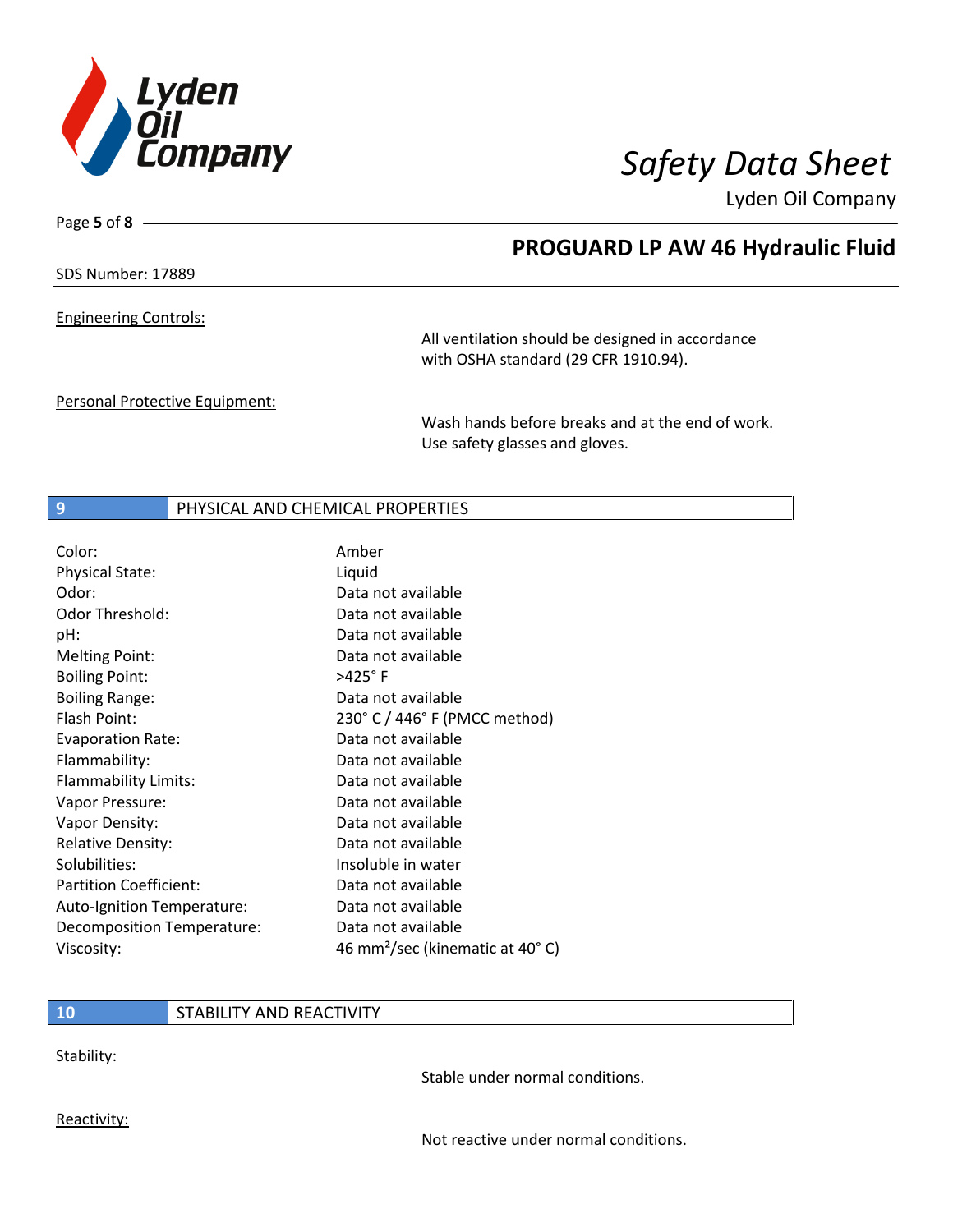

| Page 6 of 8                            |                                                                         |
|----------------------------------------|-------------------------------------------------------------------------|
|                                        | <b>PROGUARD LP AW 46 Hydraulic Fluid</b>                                |
| SDS Number: 17889                      |                                                                         |
| <b>Conditions to Avoid:</b>            |                                                                         |
|                                        | Extreme temperature, sparks, open flame, and<br>direct sunlight.        |
| <b>Hazardous Reactions:</b>            |                                                                         |
|                                        | No known hazardous reactions.                                           |
| <b>Incompatible Materials:</b>         |                                                                         |
|                                        | No further relevant information available.                              |
| <b>Decomposition Products:</b>         |                                                                         |
|                                        | Hazardous decomposition products are not<br>expected to form.           |
|                                        |                                                                         |
| 11<br><b>TOXICOLOGICAL INFORMATION</b> |                                                                         |
| Routes of Exposure:                    |                                                                         |
|                                        | Skin and eye contact are the primary routes of                          |
|                                        | exposure although exposure may occur following<br>accidental ingestion. |
| <b>Exposure Effects:</b>               |                                                                         |
|                                        | Repeated skin contact may cause dermatitis or an<br>oil acne.           |

Measures of Toxicity:

Carcinogenic/Mutagenic Precautions:

Non-carcinogenic and not expected to be mutagentic.

No test data available.

 $\overline{\phantom{a}}$ 

### **12** ECOLOGICAL INFORMATION

Ecological Precautions:

Avoid exposing to the environment.

Ecological Effects:

No specific environmental or aquatic data available.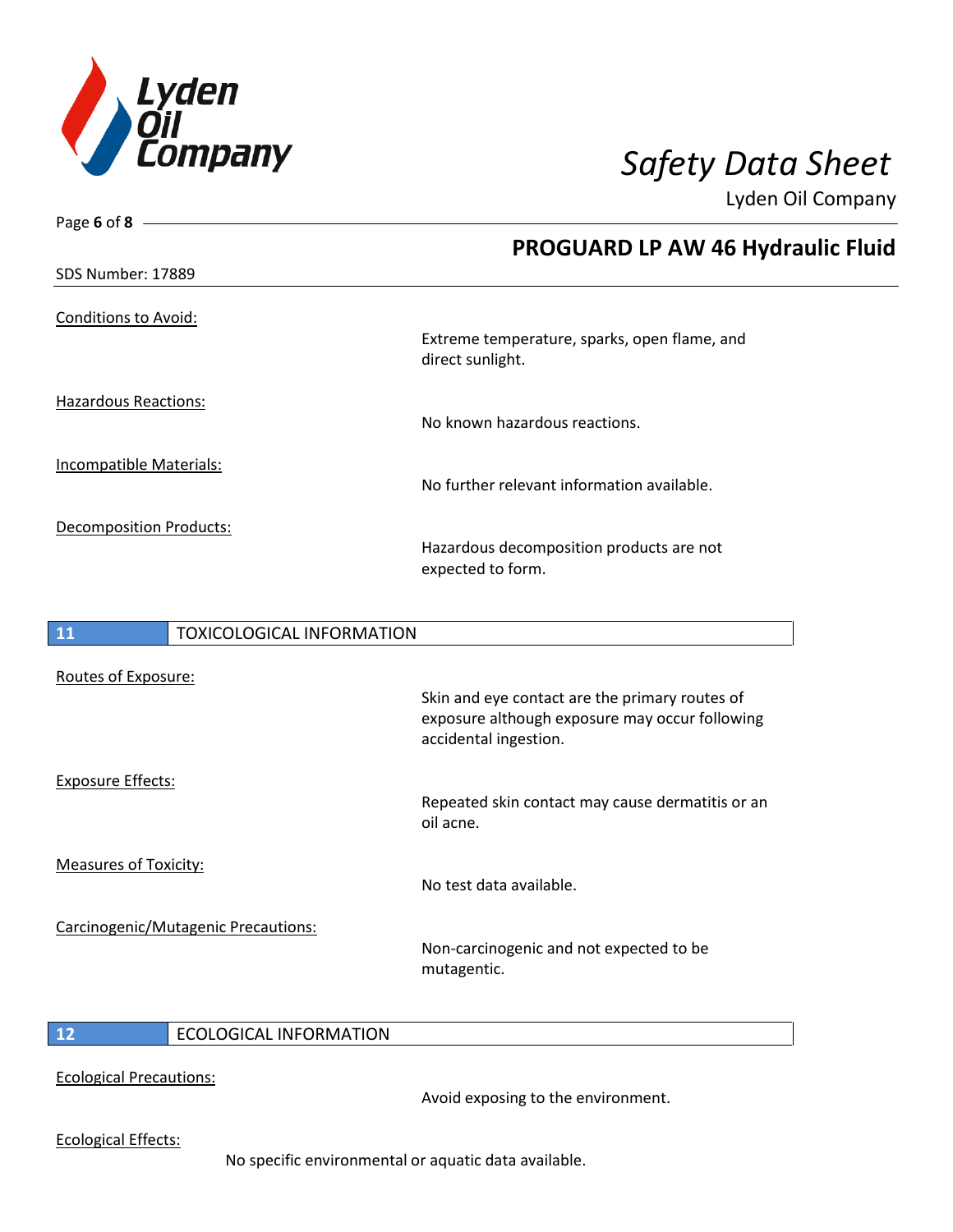

**PROGUARD LP AW 46 Hydraulic Fluid**

Lyden Oil Company

SDS Number: 17889

Page **7** of **8**

| 13                                                                              | DISPOSAL CONSIDERATIONS       |                                                                |                                                                                             |
|---------------------------------------------------------------------------------|-------------------------------|----------------------------------------------------------------|---------------------------------------------------------------------------------------------|
| Disposal Methods:                                                               |                               |                                                                |                                                                                             |
|                                                                                 |                               |                                                                | Dispose of waste material in accordance with all<br>local, state, and federal requirements. |
| Disposal Containers:                                                            |                               |                                                                | Use properly approved container for disposal.                                               |
| <b>Special Precautions:</b>                                                     |                               |                                                                | Do not flush to surface waters or drains.                                                   |
|                                                                                 |                               |                                                                |                                                                                             |
| 14                                                                              | TRANSPORT INFORMATION         |                                                                |                                                                                             |
| <b>UN Number:</b><br><b>UN Shipping Name:</b><br><b>Transport Hazard Class:</b> |                               | Data not available<br>Data not available<br>Data not available |                                                                                             |
| Packing Group:<br><b>Environmental Hazards:</b>                                 |                               | Data not available                                             |                                                                                             |
|                                                                                 |                               |                                                                | Data not available                                                                          |
| <b>Bulk Transport Guidance:</b>                                                 |                               |                                                                | Data not available                                                                          |
| <b>Special Precautions:</b>                                                     |                               |                                                                | Not regulated by DOT.                                                                       |
| 15                                                                              | <b>REGULATORY INFORMATION</b> |                                                                |                                                                                             |

This material and all of its components are listed on the Inventory of Existing Chemical Substances under the Toxic Substances Control Act.